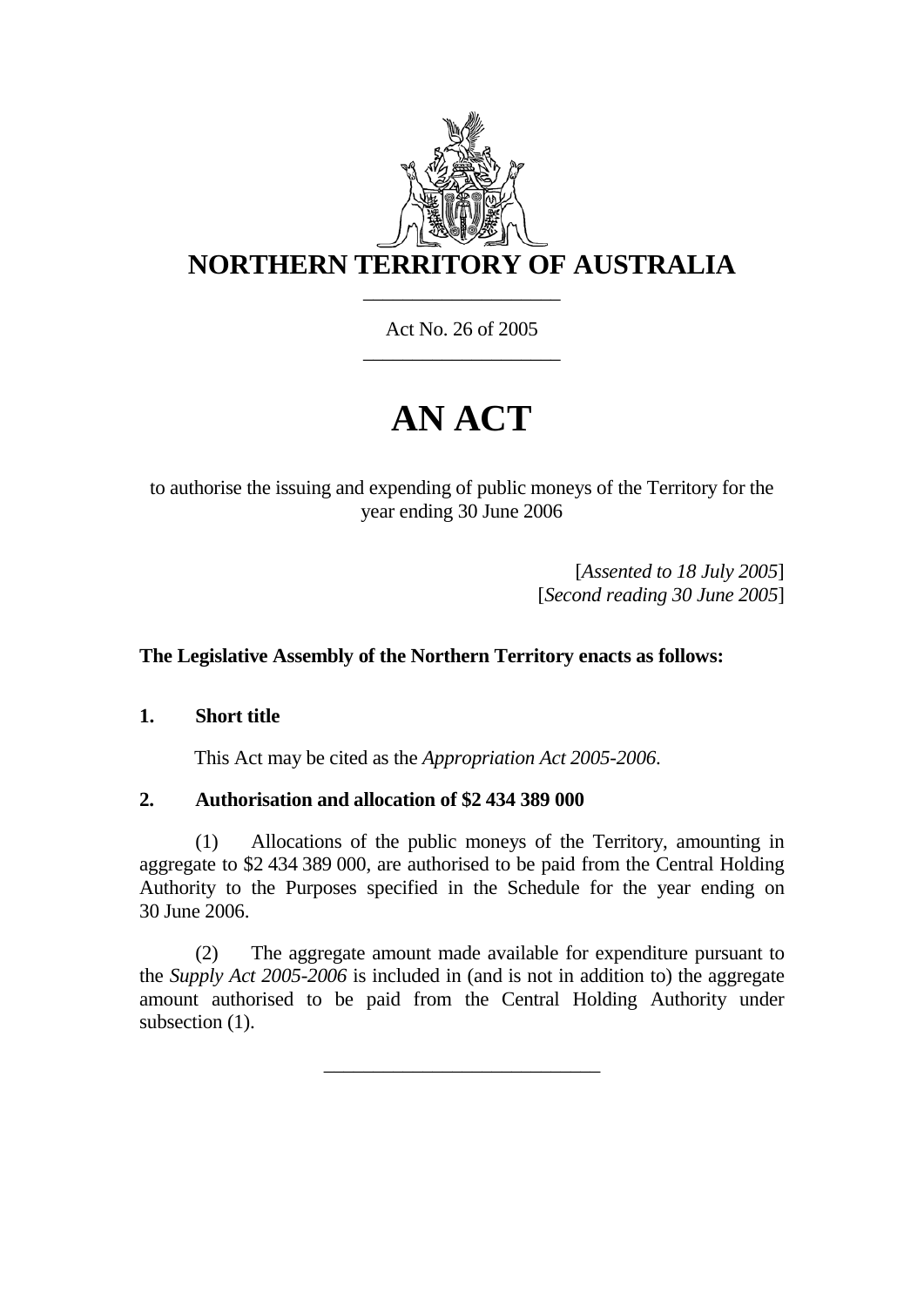# **SCHEDULE**

| <b>Purpose</b>                                                                                                 | <b>Allocation</b>  |
|----------------------------------------------------------------------------------------------------------------|--------------------|
|                                                                                                                | \$000              |
| <b>AUDITOR-GENERAL'S OFFICE</b><br><b>Output Appropriation</b>                                                 | 2 5 0 4            |
| NORTHERN TERRITORY ELECTORAL COMMISSION<br><b>Output Appropriation</b>                                         | 1 366              |
| <b>OMBUDSMAN'S OFFICE</b><br><b>Output Appropriation</b>                                                       | 1770               |
| <b>DEPARTMENT OF THE CHIEF MINISTER</b><br><b>Output Appropriation</b><br>Capital Appropriation                | 43 270<br>398      |
| DEPARTMENT OF THE LEGISLATIVE ASSEMBLY<br><b>Output Appropriation</b><br>Capital Appropriation                 | 16084<br>41        |
| NORTHERN TERRITORY TOURIST COMMISSION<br><b>Output Appropriation</b><br>Capital Appropriation                  | 35 848<br>77       |
| <b>NORTHERN TERRITORY TREASURY</b><br><b>Output Appropriation</b><br>Capital Appropriation                     | 108775<br>329      |
| DEPARTMENT OF EMPLOYMENT, EDUCATION AND TRAINING<br><b>Output Appropriation</b>                                | 449 928            |
| OFFICE OF THE COMMISSIONER FOR PUBLIC EMPLOYMENT<br><b>Output Appropriation</b>                                | 5830               |
| <b>DEPARTMENT OF JUSTICE</b><br><b>Output Appropriation</b><br>Capital Appropriation                           | 107 094<br>246     |
| DEPARTMENT OF HEALTH AND COMMUNITY SERVICES<br><b>Output Appropriation</b><br>Capital Appropriation            | 475 726<br>3 6 4 5 |
| DEPARTMENT OF BUSINESS, INDUSTRY AND RESOURCE DEVELOPMENT<br><b>Output Appropriation</b>                       | 66 653             |
| NORTHERN TERRITORY POLICE, FIRE AND EMERGENCY SERVICES<br><b>Output Appropriation</b><br>Capital Appropriation | 168 464<br>5983    |
| <b>DEPARTMENT OF CORPORATE AND INFORMATION SERVICES</b><br><b>Output Appropriation</b>                         | 88713              |